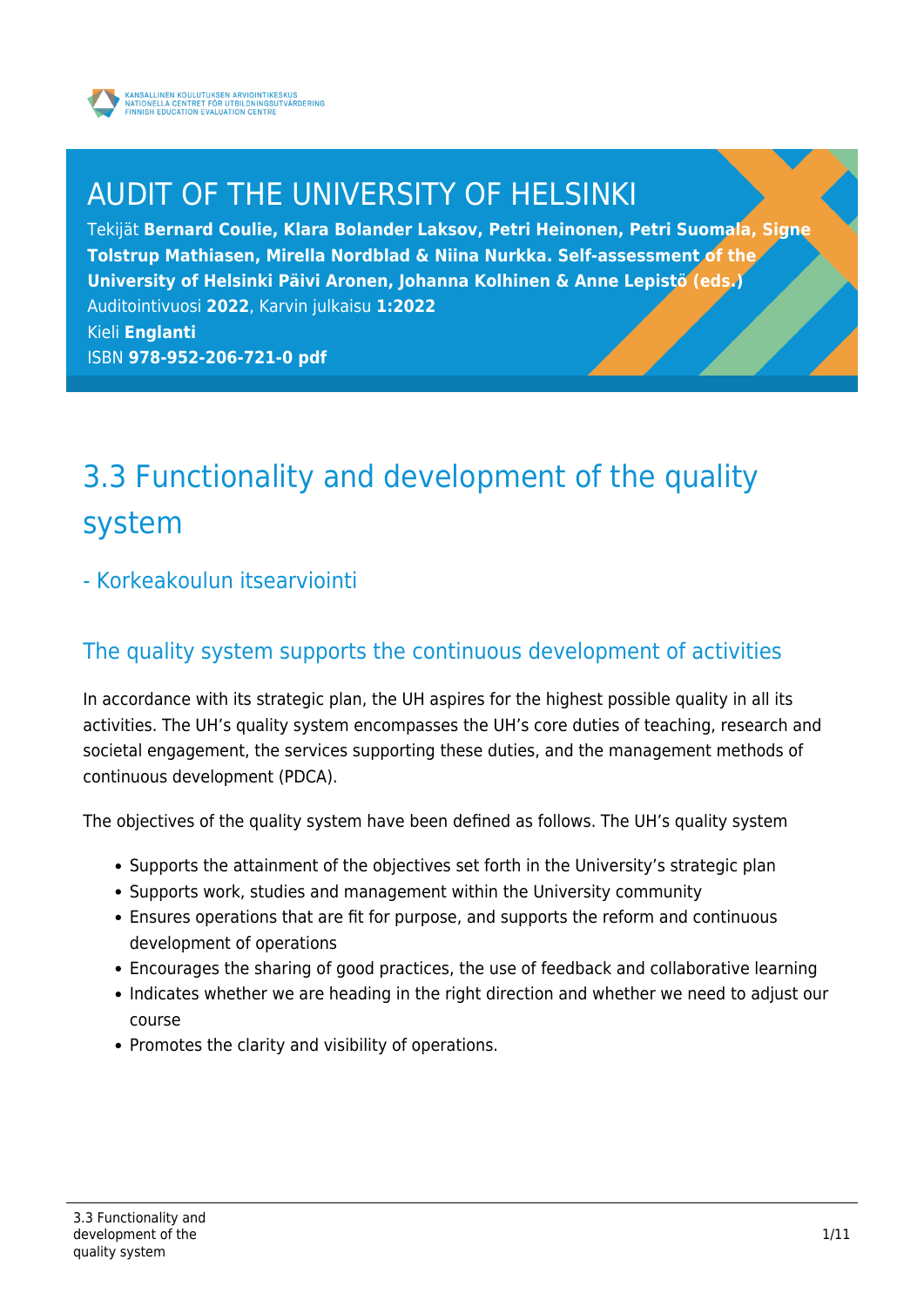#### **HIGH-QUALITY OPERATIONS AT THE UNIVERSITY OF HELSINKI**



#### Figure 15. The UH's quality system

Guidelines and instructions corresponding to the UH's quality documentation are available on the UH's intranet Flamma and on the Instructions for Students and Instructions for Teaching websites. The content on Flamma is targeted to staff, but students can also access the site.

Flamma and the websites offering instructions serve not only as quality documentation, but also as platforms for internal communication and inclusive leadership. The distribution of the instructions across several platforms poses challenges, particularly for internal communication aimed at the whole community (both students and staff), but it has the strong point that all student instructions can be found in a single location where anyone can access them.

Documentation corresponding to a quality manual is described on Flamma using quality cycles/navigators based on the PDCA method:

- High-quality operations of the University
- High-quality research of the University
- High-quality teaching of the University
- High-quality studies at the University
- High-quality support services of the University

Faculties and independent institutes have compiled their quality documentation on their Flamma pages. To ensure the quality of content on the above sites, a model for reviewing quality documentation is currently being developed. The quality documentation reviews will be part of quality reviews, which are also under construction and will be put into operation in 2022 as a part of the operations management process.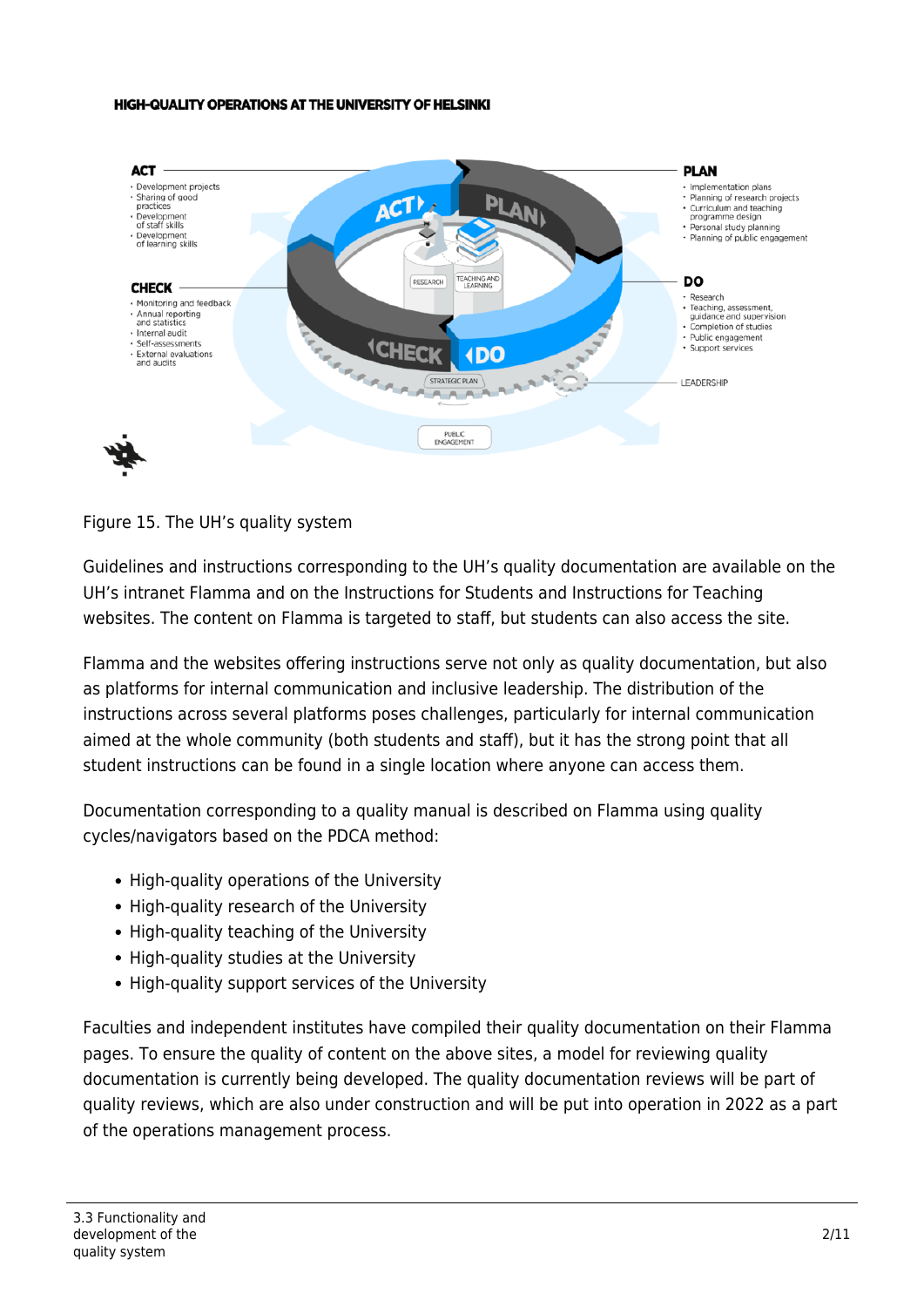

Figure 16. The university-level quality cycle/navigator

## A participatory quality culture and the sharing of good practices

The UH's decision-making bodies apply a tripartite approach to ensure that members of the UH community participate in decision-making that affects them and the UH. The tripartite approach is also used in many preparatory bodies. Following the reform of the UH's degree programmes, the new programmes' steering groups have enabled students to influence the development of teaching and other issues.

The activities of units are planned annually through collaboration, for example, at the development seminars of faculties and independent institutes. Activities are also developed in connection with statutory cooperation procedures.

Members of the UH community participate in the development of operations through projects, serving, based on their regular duties, as project group members, advisers, project managers, project owners or steering group members.

Networked activities (internal and external) are a key form of operational development. As part of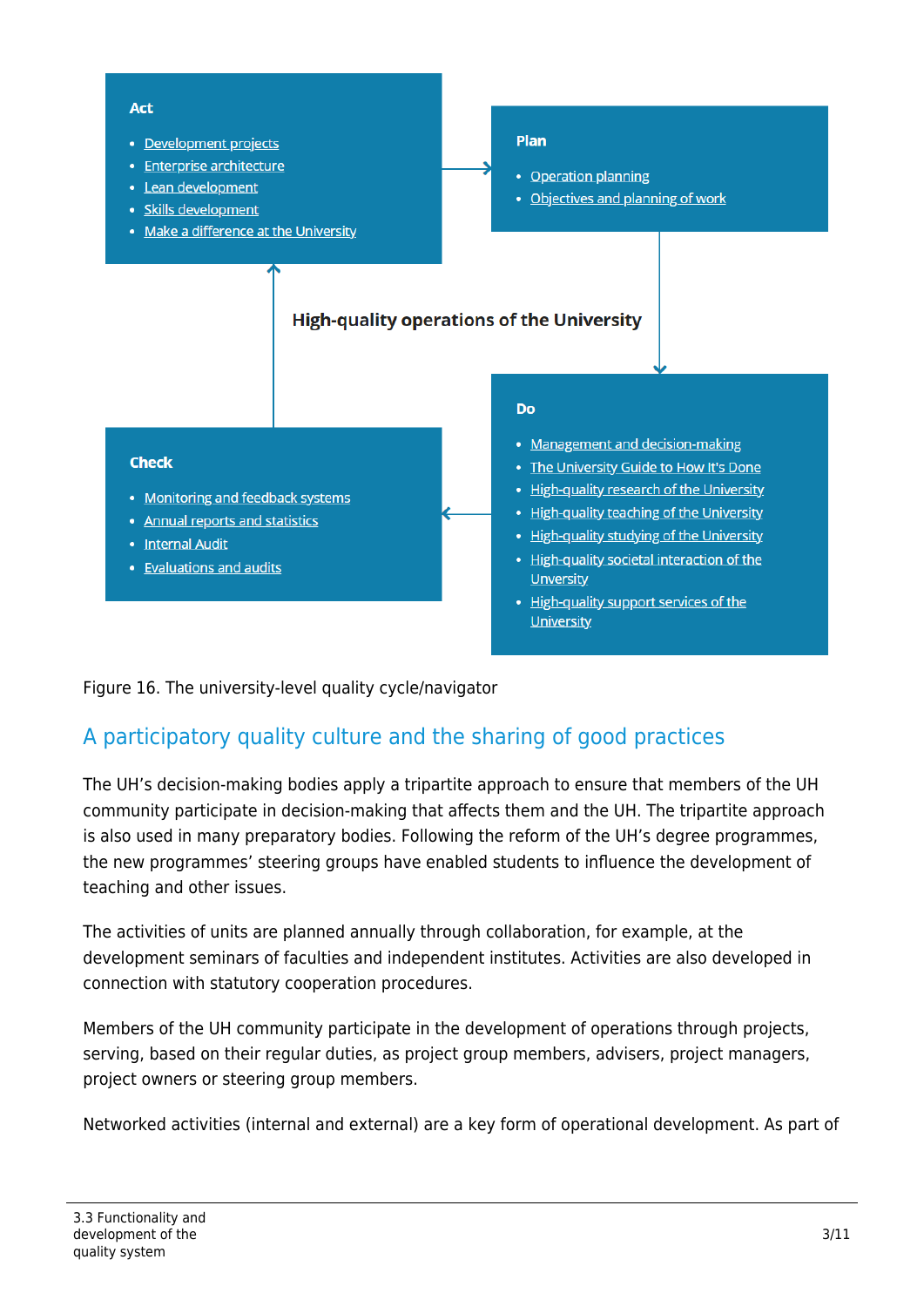the self-assessment carried out for the audit, the UH community has recognised that the good practices of networks should be used more widely to develop the UH's activities. It is easier to share and use good practices within a faculty or unit than between faculties and units. As the introduction of the project management model proceeds, clearer processes must be created for incorporating good practices and ideas generated by networks into university-level development projects.

A large number of preparatory bodies, groups and forums operate at all university levels, which ensure a wide participation of the UH community in preparing important matters. The preparation processes are as open as possible.

Student, staff and service surveys help to identify strengths and enhancement areas. The results are used in operational planning, but the utilisation of feedback still requires further development. For example, student participation in the processing of student feedback can be increased.

## Continuous development of the quality system

The UH's quality system is adapted to support the objectives set in the strategic plan. In addition to the methods of monitoring applied in the operations management process, the quality system includes numerous procedures for identifying development needs.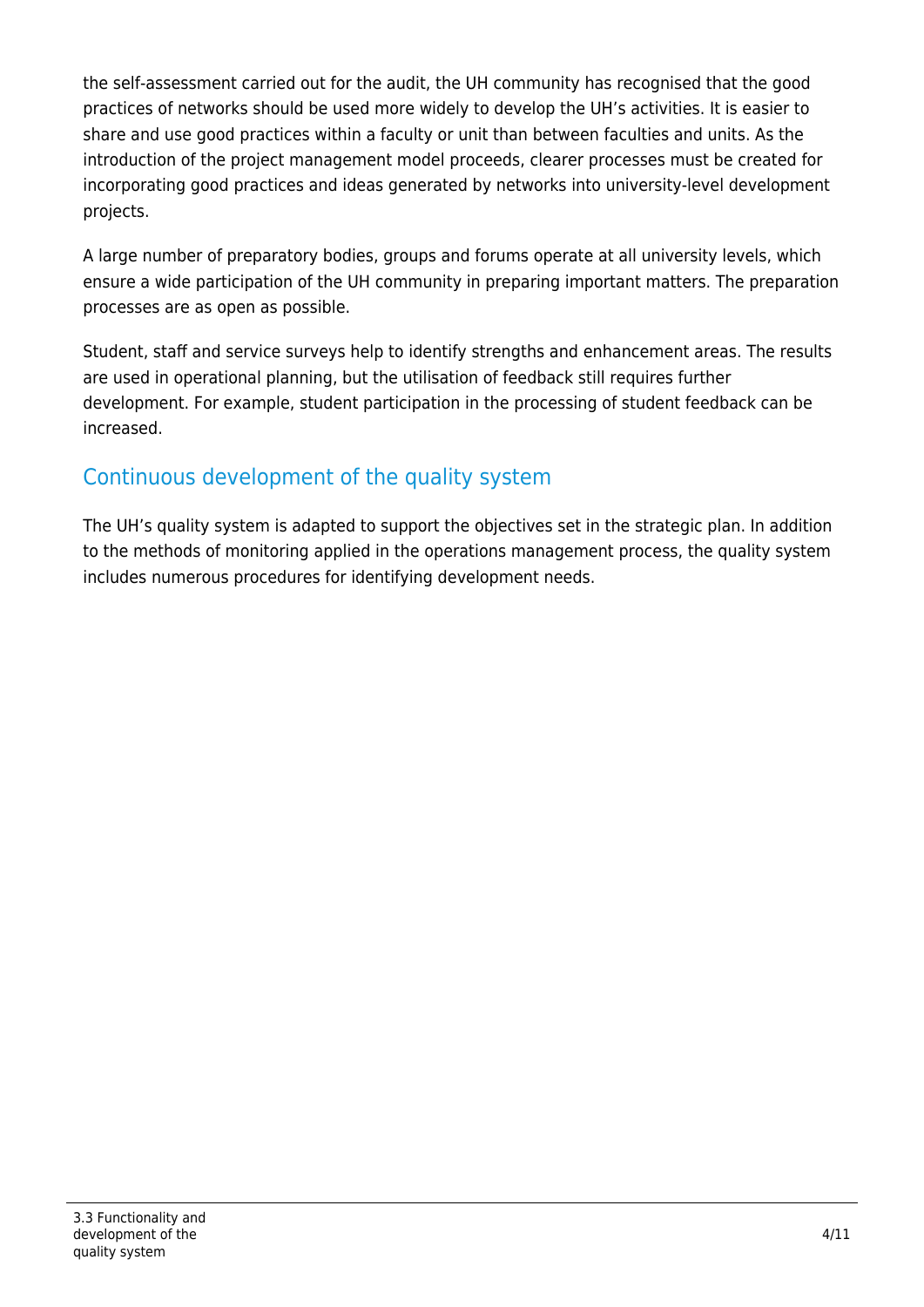| <b>INTRA-UNIVERSITY PROCEDURES</b>                                                              |  |  |  |  |
|-------------------------------------------------------------------------------------------------|--|--|--|--|
| Regular meetings of the University's management group                                           |  |  |  |  |
| Meetings between the University's management group and the<br><b>University's Student Union</b> |  |  |  |  |
| Campus visits by the rector and vice-rectors                                                    |  |  |  |  |
| Assessments of operations and results                                                           |  |  |  |  |
| <b>Administrative bodies and committees</b>                                                     |  |  |  |  |
| Degree programme steering groups                                                                |  |  |  |  |
| Student feedback surveys and staff workplace wellbeing surveys                                  |  |  |  |  |
| University Services feedback surveys as well as YPA-Help                                        |  |  |  |  |
| Unit steering groups, administrative bodies and committees                                      |  |  |  |  |
| Unit meetings, development seminars and similar unit-level activities                           |  |  |  |  |
| Development networks                                                                            |  |  |  |  |
| Staff target and development discussions                                                        |  |  |  |  |
| <b>STAKEHOLDER COOPERATION</b>                                                                  |  |  |  |  |
| <b>International Advisory Board (IAB)</b>                                                       |  |  |  |  |
| Unit-level advisory boards, such as Scientific Advisory Boards (SAB)                            |  |  |  |  |
| Strategic international partnerships                                                            |  |  |  |  |
| <b>UNA Europa cooperation</b>                                                                   |  |  |  |  |
| National and regional cooperation with stakeholders                                             |  |  |  |  |
| Cooperation with policy-makers                                                                  |  |  |  |  |
| <b>Business cooperation</b>                                                                     |  |  |  |  |
| Alumni cooperation                                                                              |  |  |  |  |

Figure 17. The UH's key methods for identifying development needs

The UH uses structural development to attain objectives related to the continuously updated research and education policies, and to respond to changes occurring both in the internal and external financial operating environments.

The UH employs an internal audit as part of its internal administration and monitoring system. The internal audit is overseen by the University Board and conducted under the rector's supervision. The internal audit, which is mainly based on an annual risk evaluation process, supports the development of the UH's operations and, simultaneously, of its quality system.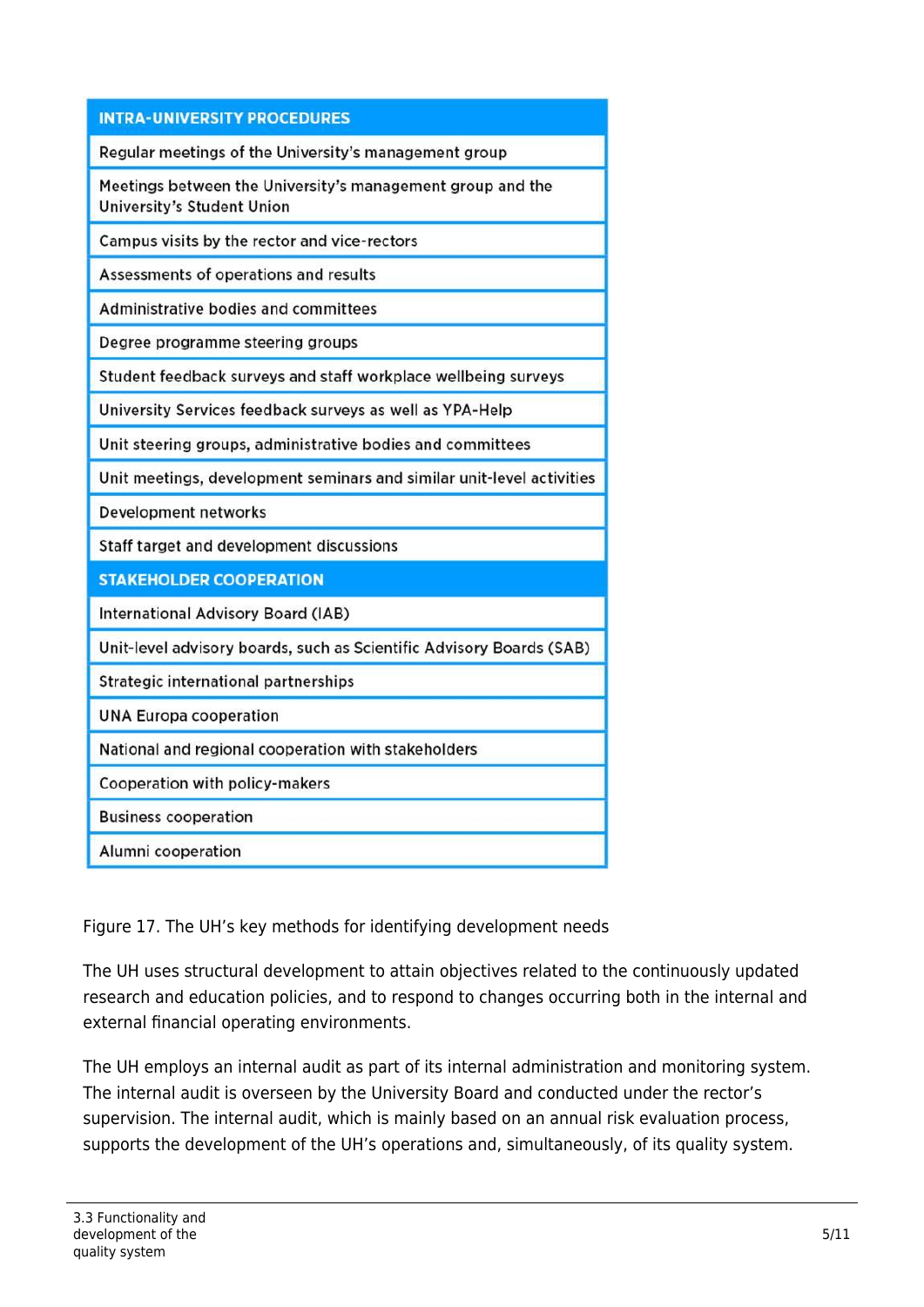Examples of identifying the development needs of the quality system and taking action can be found under the topics of sustainability and responsibility, which are highlighted in the UH's strategic plan. The quality system will be developed during the implementation plan period 2021–2024, particularly by creating a separate policy programme, management system and indicators for the UH's sustainability and responsibility efforts.

During the Covid-19 pandemic, the UH has noted that its quality system is capable of responding quickly to changing needs. The UH has conducted surveys on the exceptional circumstances at six-month intervals and used the results to enhance communication and staff training. The results show that the UH has succeeded in its crisis management even though the circumstances have been challenging, especially for students.

University Services develops services comprehensively, ensuring that digitalisation of the services has been taken into account in the most optimal way. Lean and agile methods as well as service design are applied in the development of operations. Personal service supports the use of digital services and assists in the handling of complicated service requests. Where possible, processes are streamlined, using automation. Services are increasingly developed through cooperation with independent institutes providing services.

The service structures and operations of the UH have proved to be capable of changes and continuous improvement. Further development still needs to be done to prioritise services and streamline the administrative processes. Despite all the good progress since the establishment of University Services, the coordination of different administrative sectors and duties as well as related cooperation must still be further enhanced.

Assessments of UH operations are conducted in accordance with the principle of enhancementled evaluation. The results of external and internal assessments are taken into account in the operational development of the UH and its units. The principle is to avoid implementing more than one university-level assessment at a time. In addition to university-level assessments, many development and assessment projects are ongoing at the UH in different units or themes.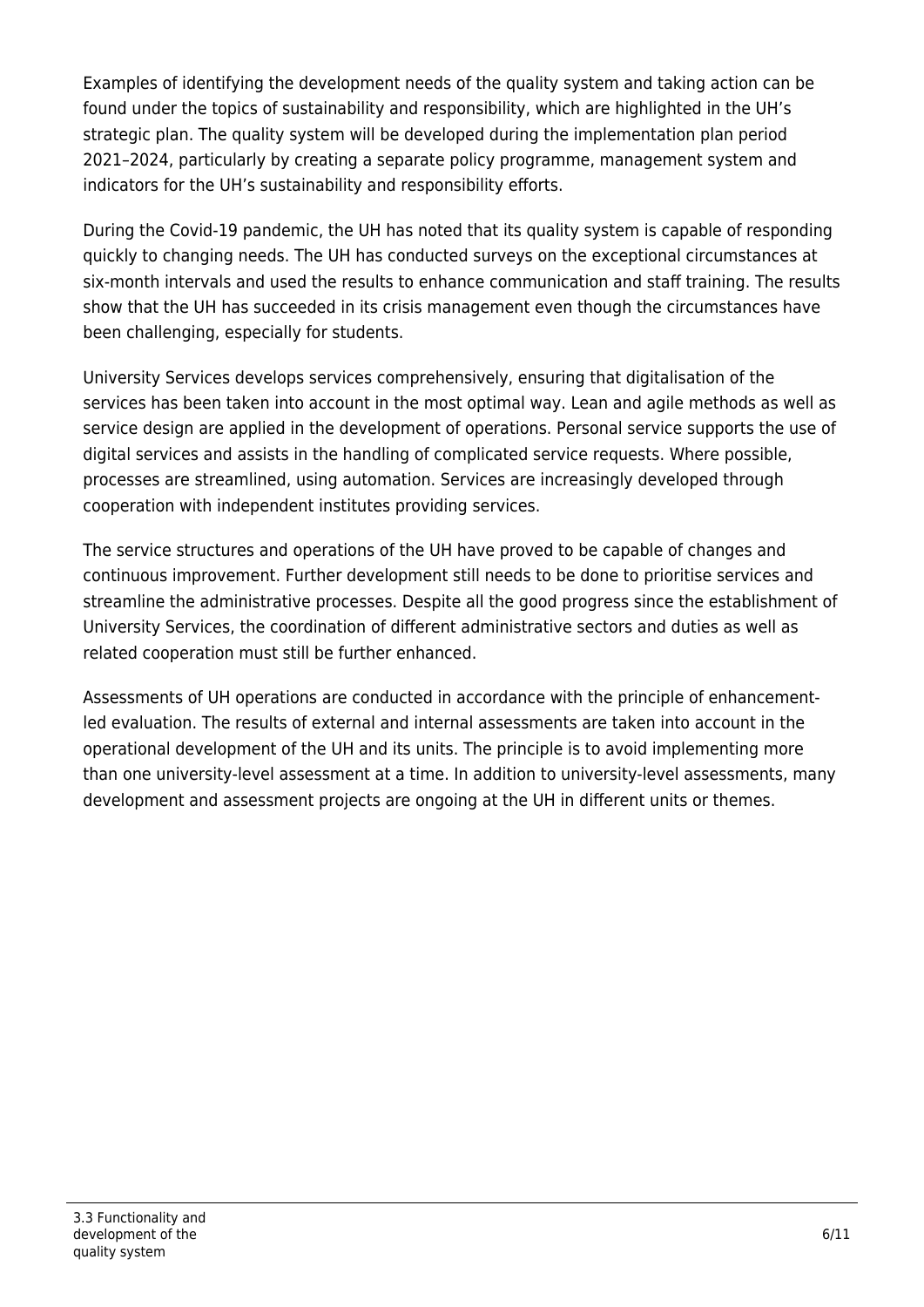| Year          | <b>Regular</b><br><b>assessments</b>                                                                      | <b>Assessments concerning</b><br>operational development<br>projects or changes in the<br>operational environment                                                              | The goal of the assessment                                                                                                                                                                                                                                                                                                                                                                                                                                                                                         |
|---------------|-----------------------------------------------------------------------------------------------------------|--------------------------------------------------------------------------------------------------------------------------------------------------------------------------------|--------------------------------------------------------------------------------------------------------------------------------------------------------------------------------------------------------------------------------------------------------------------------------------------------------------------------------------------------------------------------------------------------------------------------------------------------------------------------------------------------------------------|
| 2017          |                                                                                                           | <b>Evaluation of the organisation</b><br>of doctoral education at the<br><b>University of Helsinki</b>                                                                         | To assess the functionality of the<br>organisational structures and the<br>management of doctoral education (DE)<br>at the University of Helsinki; to assess the<br>strengths and weaknesses of the 2014<br>reorganisation of doctoral education in terms<br>of improving the quality and coordination                                                                                                                                                                                                             |
| 2017          |                                                                                                           | <b>Beyond the Changes: The</b><br>effects of, and lessons<br>from, the downsizing and<br>restructuring process of 2015-<br>2017 (assessment chaired by<br>professor Sue Scott) | To help the University to recover and move<br>on from the major changes that occurred<br>in 2015-2016 and from the downsizing in<br>particular                                                                                                                                                                                                                                                                                                                                                                     |
| 2018-<br>2019 | Research<br>assessment<br>2018-2019<br>(RAUH)                                                             |                                                                                                                                                                                | To produce an overview of the quality and<br>impact of the research conducted at the<br>University, to assist in identifying future<br>research opportunities and to support the<br>renewal of research                                                                                                                                                                                                                                                                                                            |
| 2022          | <b>Review of</b><br>the degree<br>programmes                                                              |                                                                                                                                                                                | The reviews produce information which<br>helps the relevant faculty to assess the<br>development and reform of degree<br>programmes and their curricula. This<br>information also aids the faculty in<br>establishing, merging or abolishing degree<br>programmes.                                                                                                                                                                                                                                                 |
| 2023          |                                                                                                           | Assessment of the operation<br>system and management<br>system of the University of<br>Helsinki                                                                                | To assess how the operation and<br>management system supports the<br>operations and management of the<br>University of Helsinki, taking the changes in<br>the operational environment into account.<br>To assess the strengths and development<br>targets of the recent changes in the<br>operation system (re-organisation of the<br>administration as University Services in 2016,<br>the reform of the degree programmes in<br>2017, abolishment of departments under the<br>auspices of the faculties in 2018) |
| 2024          | <b>Assessment</b><br>of the service<br>structure<br>(including<br>assessment<br>of the<br>administration) |                                                                                                                                                                                | To assess the internal and external<br>structure of services to answer the needs<br>of the operations and management<br>of the University; to find targets of<br>development for customer-focused<br>services                                                                                                                                                                                                                                                                                                      |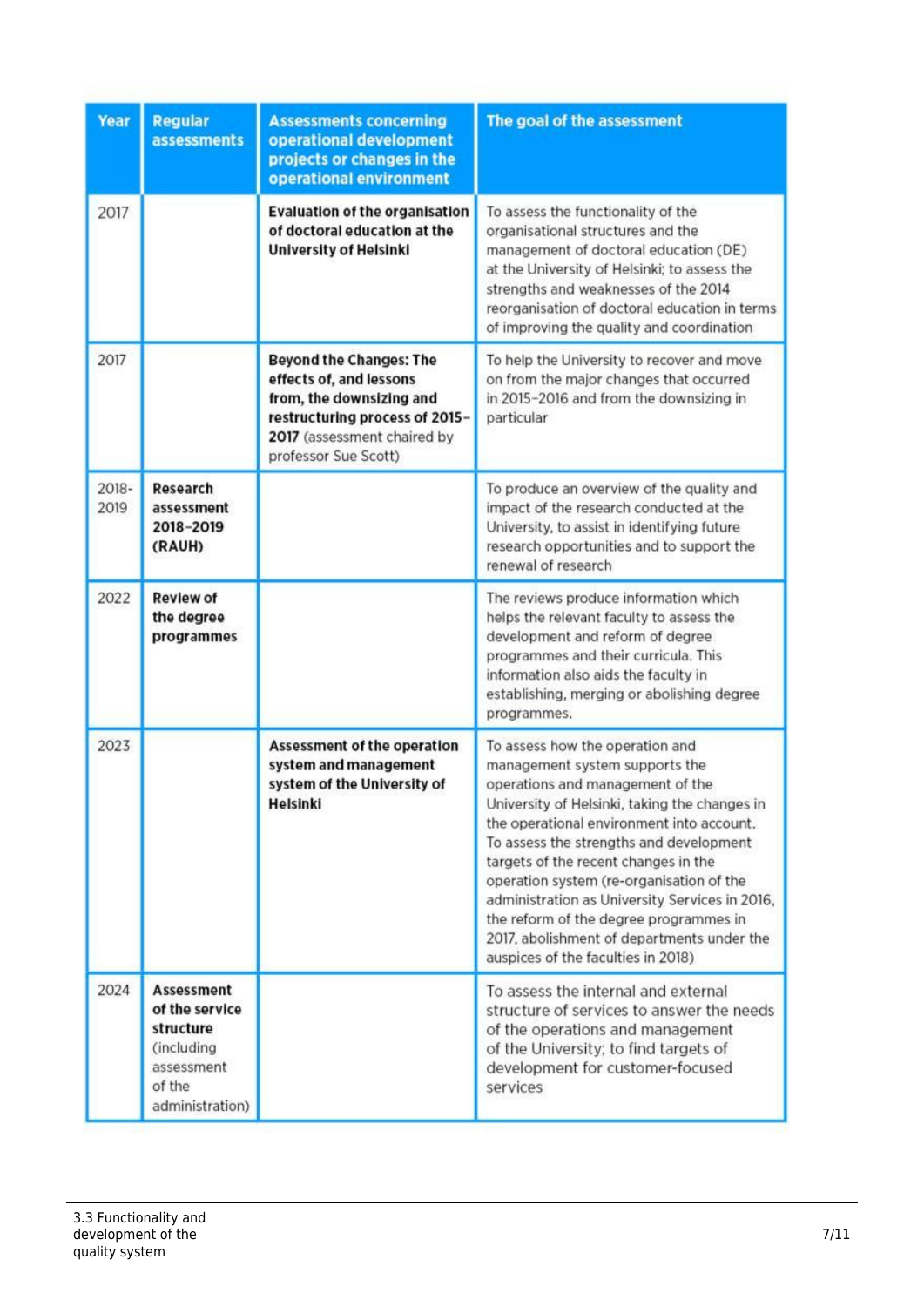Figure 18. The university-level assessments carried out after the previous audit of the quality system and upcoming assessments during the implementation plan for the years 2021–2024

The UH has established a quality management steering group (Laava), headed by a vice-rector, to supervise and coordinate quality management and assessment. The steering group includes members representing the leadership, teaching and research staff, specialist and support staff, the Student Union, and external stakeholders.

#### **Strengths Enhancement areas**

service culture

services

Active development networks Developing the operations management process by strengthening the status of the degree programmes and introducing quality reviews Continuous improvement of service structures and operations. Good

Clearer processes must be created for incorporating good practices and ideas generated by networks into university-level development

Promotion of the prioritisation and streamlining of administrative and service processes, taking the needs of digitalisation, a customer-oriented approach and decreasing public funding into consideration. Enhancement of the coordination of different administrative sectors and duties as well as related cooperation

The utilisation of the results of the student, staff and service surveys in the development work requires further development

# 3.3 Functionality and development of the quality system

## - Auditointiryhmän arvio

capability for changes. The University Services organisation has harmonised approaches and strengthened the

The PDCA method encompasses all of the UH's core duties and related

The methods of enhancement-led evaluation have been successfully applied in operational assessments

## PDCA model is well integrated in the activities, but further development is still needed

The university's integrated management system covers education, research and innovation activities, societal engagement and support services. A good development has been to use the PDCA cycle as the guiding principle and describe the different aspects of the core duties according to that logic on Flamma (the quality cycle/navigators). The key processes of research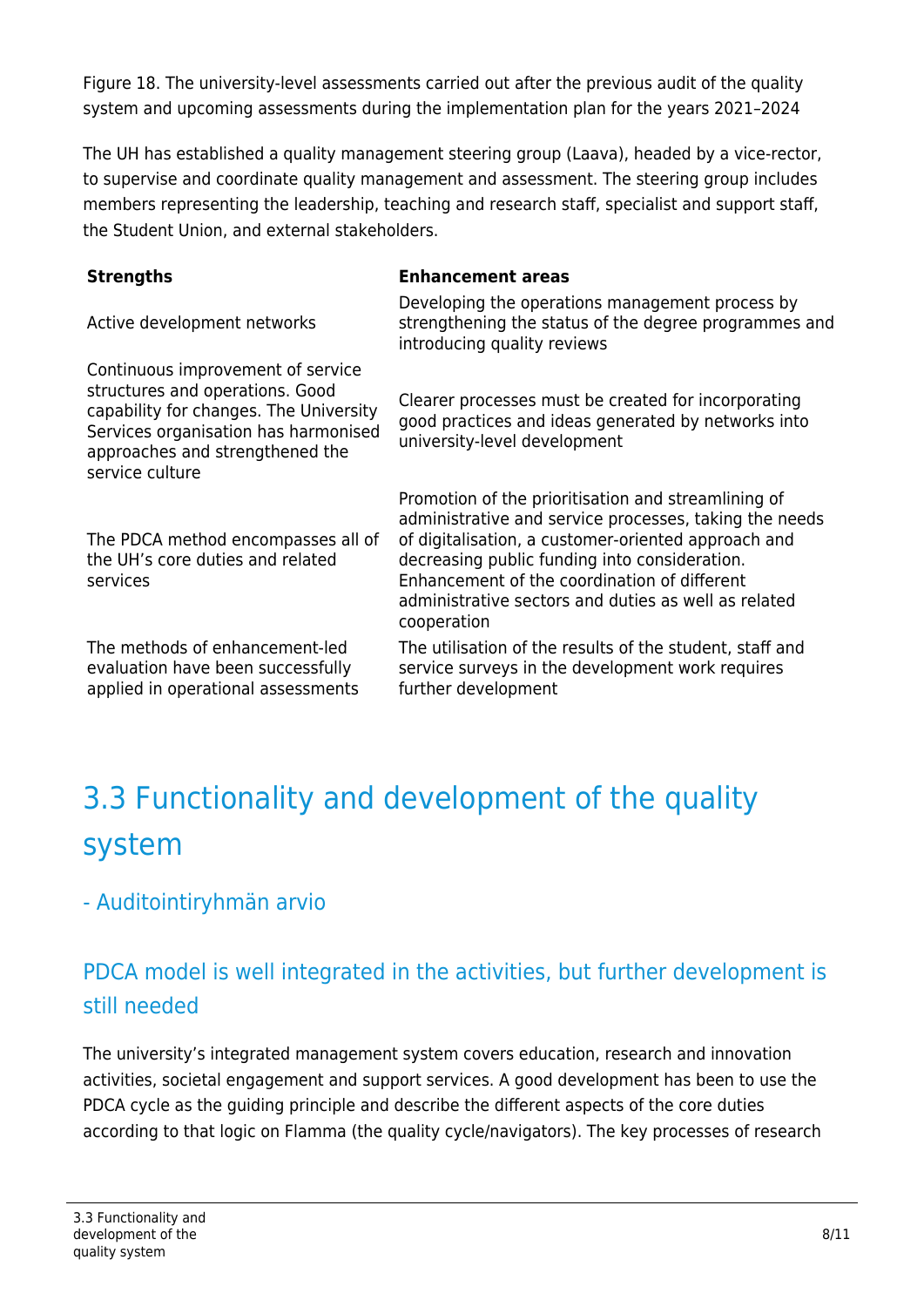and teaching at the university are well managed with a set of performance indicators and followup of the performance.

The operations planning process ensures a university-level systematic approach to societal engagement (public engagement), which would otherwise be lacking. Better university-level indicators could be used to follow up on the key strategic focus areas, in addition to 'Share of student feedback respondents (Bachelor's Graduate Survey)', 'Share of international students pursuing a master's degree' and 'High-quality and international open-access publications', now used in the annual follow-up of operations plans.

In general, the PDCA model seems to be used well throughout the various levels of operations, but collecting and using feedback information (Check) in recognition of the development needs of the operations (Act) could still be enhanced. In particular, the 'Act' part will need further attention from the university. At the moment, the process from data to actions and the follow-up of the actions could be improved. One reason is that the responsibilities for closing the PDCA or feedback loop, i.e., that actions are taken and followed up, are not always clear enough. The ongoing process of creating process descriptions could bring more clarity to this.

On the other hand, the audit evidenced a reflective quality culture based on an active collection of different types of data in the form of statistics, surveys, annual reviews, audits, periodic evaluations, etc. The university has good, perhaps too many, digital tools in place to facilitate different processes, data collection and monitoring of data. There was evidence that various information was used to identify challenges and development areas in the university's activities and for improvement. Innovative approaches, such as the thematic benchlearning exercise with the University of Edinburgh, which was part of the audit, are welcome and provide tools for the improvement and development of activities and processes.

## Postdocs represent a crucial group for long-term development of research environments

Audit interviews provided a strong indication of a systematic and professional approach in the development of research and innovation activities. For instance, the staff recognised the great developments that have taken place at the university in developing innovation services and support for building research cultures. It was recognised in discussions with staff that the development and renewal of science often begins with projects with PhD students and postdocs. There was a strong agreement among several staff members that the single thing that would best support the university in advancing its research would be to focus the support on its postdocs. Sustainable and flexible solutions for their employment, such as 50/50 contracts with companies, would be needed to 'keep the best brains' at the university.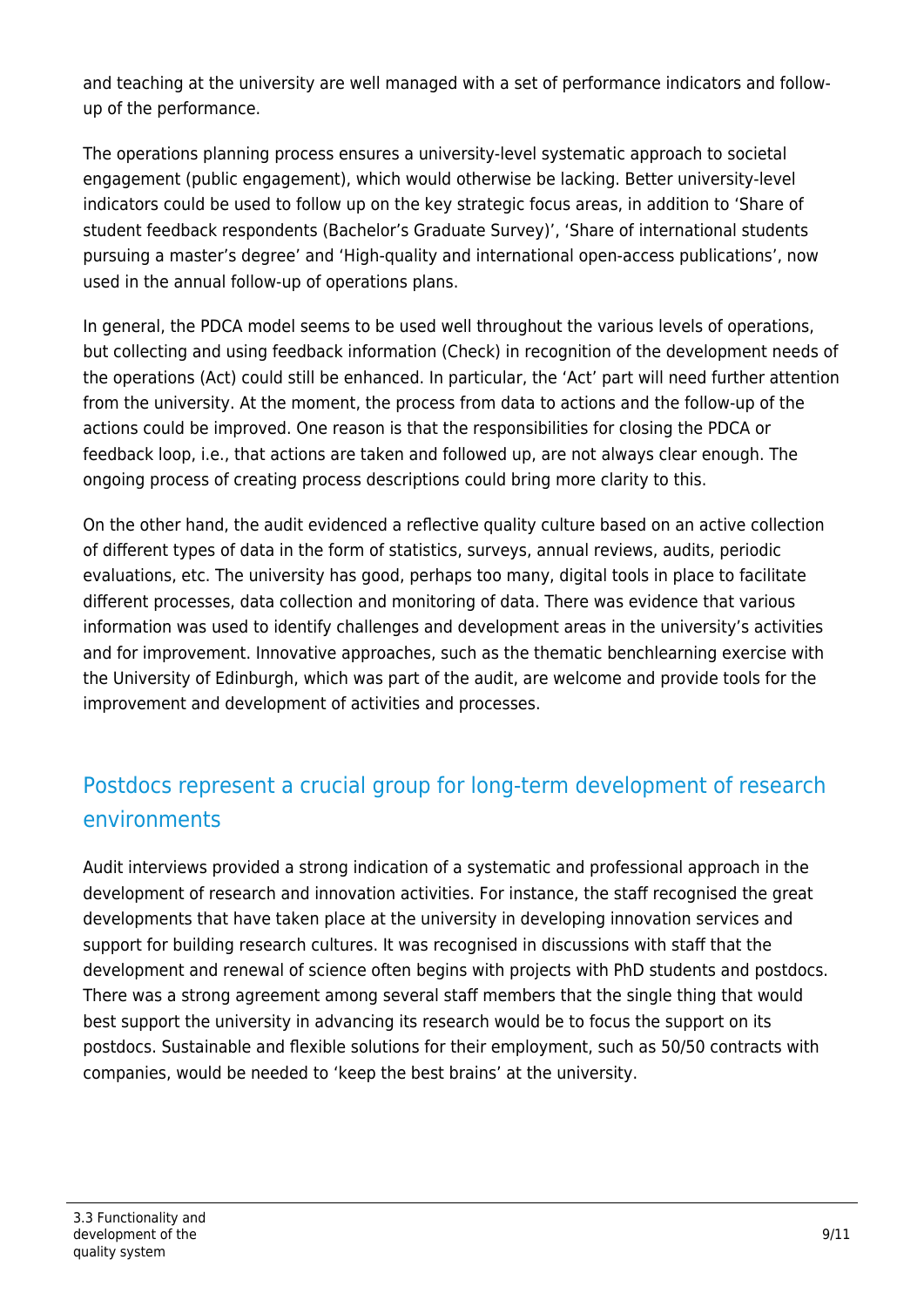## A quality culture is well on its way

The quality culture at the university is open and there are many opportunities for members of the university community to get engaged in the development of the university. The audit team appreciated the self-critical and open culture for discussion and collaboration, which was also highlighted especially by staff members. In general, opportunities for staff to influence and participate in the development of the university were considered good. However, from the faculty staff point of view, the quality work of the university is not that visible to everyone. There seems to be ambiguity in the concept of the university's quality system, which perhaps could be explained by the relatively recent developments in renewing the system and by how the system is presented.

One challenge, which is also discussed in Chapter 4, is that the international staff do not have the same opportunities to participate at the university. This was brought up as a challenge in some discussions with staff. While the university is to be commended for being very good at producing information and materials in Finnish, Swedish and English, for instance on the Flamma website, the main administrative language of the university is still Finnish. The challenge in terms of languages does create unequal opportunities among its staff. The university seems to be well aware of this challenge. For instance, the issue of 'active and full community participation regardless of language or cultural background' has been addressed in the annual operations plans.

Student representation is at a good level at the university. A general challenge, which does not concern only the University of Helsinki, is that it is sometimes hard to find student representatives. There are many programmes at the university and sometimes it is difficult to get positions filled, especially in fields with a small number of students. The university has tried to boost student engagement by clarifying from what kinds of duties students can get credits and be paid when contributing to the university. The student representatives are appointed by the student union and play an important role in providing the student perspective on many different issues. The rectorate interacts with student representatives regularly. The student union seems more distant to students than the student associations, which play an important but informal role in relation to channelling student experiences and needs. One area where the university could improve is the representation of doctoral students, which is good at the level of doctoral schools and doctoral programmes, but perhaps could be strengthened at the faculty and university levels. There also appears to be a need for more information among the doctoral students concerning the division of responsibilities between the doctoral schools and faculties.

The identification of external stakeholders seems to mainly arise from traditional partners of the units through a bottom-up approach. To some extent there seems to be a lack of systematic analysis and identification of the key national and international stakeholders, resulting in building on tradition and to a certain degree in a sometimes haphazard community engagement. A more systematic stakeholder analysis would enable the university to identify its key stakeholders for the entire university and its various units as well as the type of cooperation with each of the